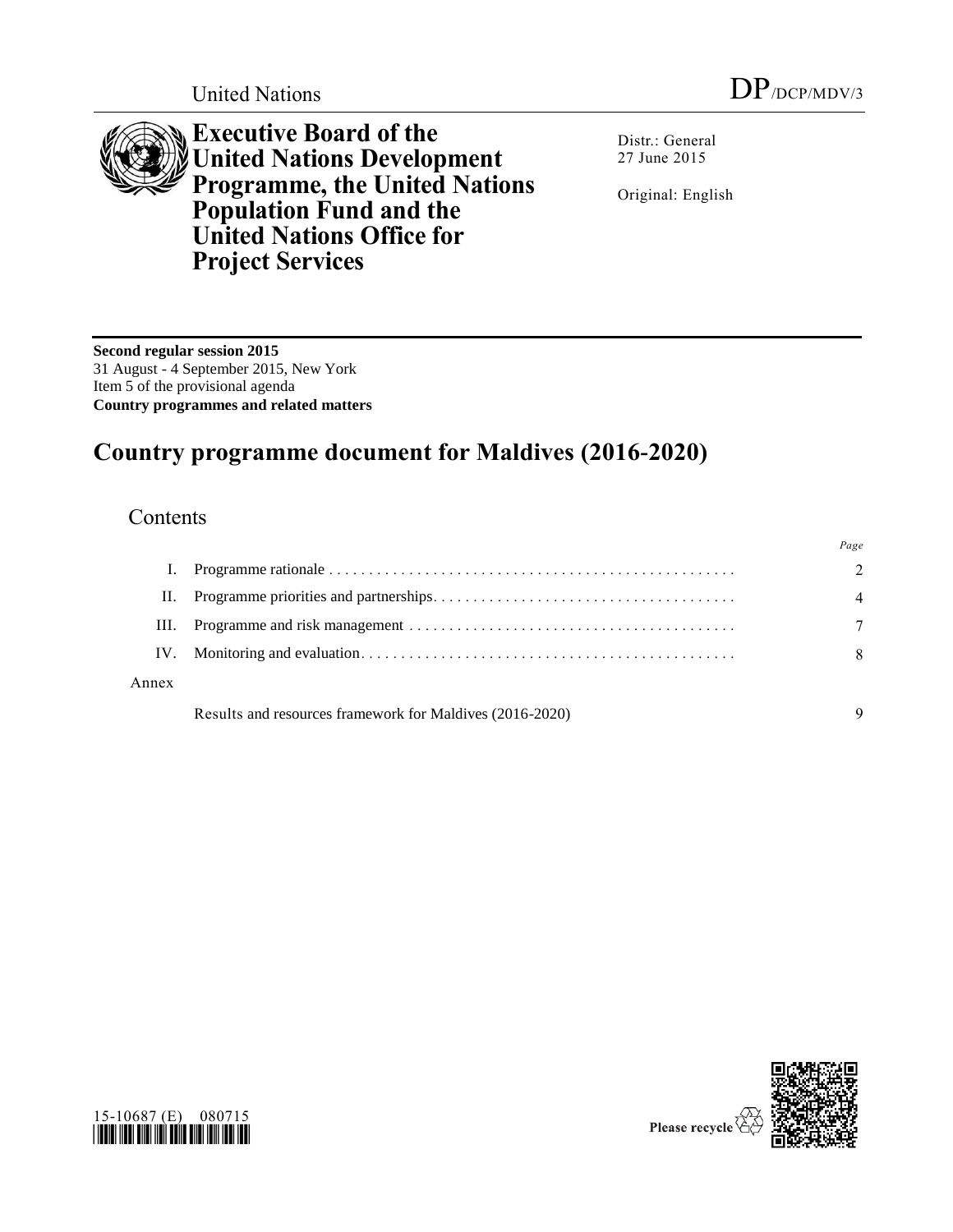#### **I. Programme rationale**

- 1. Maldives consists of 1,190 small islands clustered in 26 ring-like atolls and spreads across 90,000 square kilometres. The total population is approximately 400,000, including over 59,000 migrant workers. With high-end tourism and fishing as the main economic drivers<sup>1</sup>, the country is a development 'success story', having achieved five of the Millennium Development Goals before 2015 and graduated from being a least developed country in 2011. Per-capita gross national income soared by 54 per cent over the past ten years, from \$3,630 in 2004 to \$5,600 in 2013. Eight per cent of the population lived on less than \$1.25 a day in 2010. The human development index ranking of Maldives has increased steadily, from 0.599 in 2000 to 0.698 in 2013, placing it  $103<sup>rd</sup>$  of 187 countries, at the top of the 'medium human development' category and above the average for South Asia.
- 2. At the national aggregate level, however, the ranking falls to 0.521 when adjusted for inequality. In addition, the national aggregate conceals underlying disparities. The spatial disparity between the capital, Malé, and other atolls contributes greatly to the human development gap, mostly in the form of income and education choices. This is exacerbated by gender disparity: women living in the atolls are disproportionately affected when it comes to lower development outcomes.<sup>2</sup>
- 3. Indeed, notwithstanding its high socio-economic development, Maldives is a typical example of the 'island paradox', with multi-dimensional development issues. Its relative prosperity through domestically generated income coexists with increasing vulnerability to climate change, increases in global fuel prices, contraction of the tourism sector, and high structural costs due to its particular geographical characteristics. Furthermore, the absence of a clearly articulated national development plan, coupled with limited national capacity in collecting and analysing credible data, has hindered the emergence of a robust system of evidence-based policymaking.
- 4. Environmental sustainability, and climate change and disaster resilience, are the central development challenges. Intensive rainfall and storm surges are expected to be aggravated through the effects of climate change on weather patterns. This compounds trends of increasing coastal erosion and pressure on scarce land resources, and increases the physical vulnerability of island populations, infrastructure and livelihood assets. Almost half of all settlements and over two thirds of critical infrastructure are located within 100 metres of the shoreline. Maldives may face up to a 2.3 per cent loss of its annual gross domestic product by 2050 due to costs related to adverse climate change effects and adaptation.<sup>3</sup>
- 5. The root cause of increasing vulnerability to climate change is the limited systematic adaptation planning and practice, and weak institutional capacities to tackle it. Since almost all the natural disasters facing .Maldives are of a hydro-meteorological nature, disaster risk management and climate change adaptation need to be addressed together. Climate change risks and long-term resilience need to be integrated into island land use planning, coastal development and protection policies and practice. To improve energy security, the Government has committed to increasing the use of renewable energies and promoting energy conservation and efficiency.

l

<sup>&</sup>lt;sup>1</sup> For the past two decades the average gross domestic product share of tourism has remained high, at almost 30 per cent. The share of fisheries, however, has dropped from 22 per cent of GDP in 1978 to less than 3 per cent in 2013.

<sup>2</sup> The Gender Inequality Index in Malé is the lowest in Maldives, at 0.232. The rest of the country has higher values, peaking at 0.741 in Thaa and Laamu Atolls, where men hold all the seats in parliament and only 15.5 per cent of women have at least secondary education. (National human development report, 2014)

<sup>3</sup> Assessing Cost of Climate and Adaptation in South Asia (Asian Development Bank), June 2014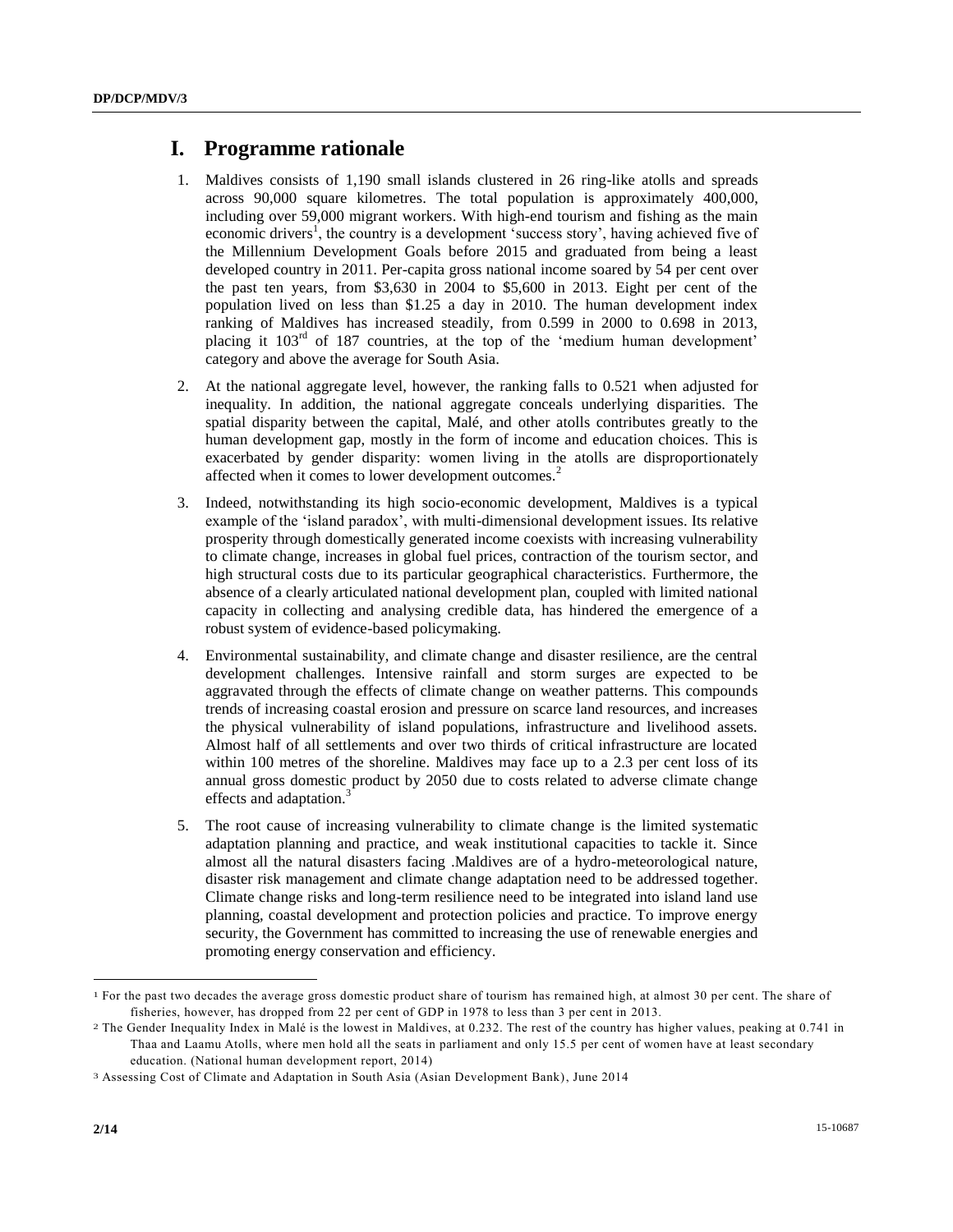- 6. As part of the peaceful democratic transition, a new constitution was ratified in 2008. Subsequently, the separation of powers, a multi-party system and decentralization were introduced. Independent key institutions such as the Supreme Court, the Human Rights Commission and the Elections Commission were established. While an unexpected transfer of power in 2012 led to political turmoil, the largely peaceful national election of a new president in 2013 and parliament in 2014 resulted in restoration of stability.
- 7. Data on citizen engagement in Maldives is scarce. A 2013 survey indicates that 50 per cent of the population are interested in politics, and one in four Maldivians is politically active. However, 82 per cent were found to be cynical about politics, interpreted as emotional disengagement and distrust of the political classes in society, which may indicate a low propensity to engage in public affairs.<sup>4</sup>
- 8. Development of effective, inclusive governance institutions and processes, establishment of rule of law and the emergence of an informed and vocal civil society and an independent, professional media are still in their formative stages.<sup>5</sup> Access to justice remains limited, with over two thirds of Maldivians preferring to settle disputes outside the courtroom. These challenges are coupled with increased social and religious conservatism together with growing levels of sexual and gender-based as well as gangrelated violence<sup> $\bar{6}$ </sup>, which the justice system needs to address more effectively.
- 9. Although the constitution guarantees equal rights to women and men, significant obstacles for women's participation in decision-making processes persist due to cultural, social and economic barriers, and there is no strong legal framework for gender mainstreaming.<sup>7</sup> Women hold a mere 6 per cent of seats in both the national parliament and local councils, and 2 out of 15 positions in the Cabinet. The unemployment rate for women stood at 39 per cent in 2010, against 19 per cent for men. One in four women cites family factors as the reason for being unemployed. Across all sectors and industries, women's mean monthly income is lower than that of men. Sexual and gender-based violence is widespread. One in three women aged 15-49 reports having experienced physical and/or sexual violence. Although key legislation was adopted (Domestic Violence Prevention Act, 2012; Sexual Harassment Prevention Act and Sexual Offences Act, 2014), significant improvements are still awaited.
- 10. Youth unemployment is high, at 34 per cent in the atolls and 17 per cent in Malé, with young women more affected than men. The Asian Development Bank finds that the supply of domestic labour does not meet the demands of the growing economy, caused mainly by a mismatch of skills. Many in the large potential workforce of youth do not continue to higher education after completing primary school because of lack of incentives, insufficient secondary schools, and limited, often poor-quality skills training programmes. The country increasingly depends on expatriate workers, whom employers often prefer due to lower expectations for wages and working conditions. Considering that nearly half of the population is under the age of 25, the lack of opportunities and resulting discouragement have the potential to lead to socio-political instability.
- 11. The assessment of development results and other evaluations defined the comparative advantages of UNDP in Maldives as: (a) long-standing programmatic engagement and presence: UNDP has present in Maldives since 1978; (b) expertise, especially working on environmental issues, climate change and governance; (c) flexibility and

 $\overline{\phantom{a}}$ 

<sup>4</sup> Maldivian Survey of Democracy and Political Culture 2013, Transparency Maldives

<sup>5</sup> World Bank governance indicators remained fairly static during 2008-2013.

<sup>6</sup> Asia Foundation, 2012

<sup>7</sup> "Women face legal obstacles to their participation in development […] including property rights, inheritance and provision of legal evidence". (National MDG report, 2010)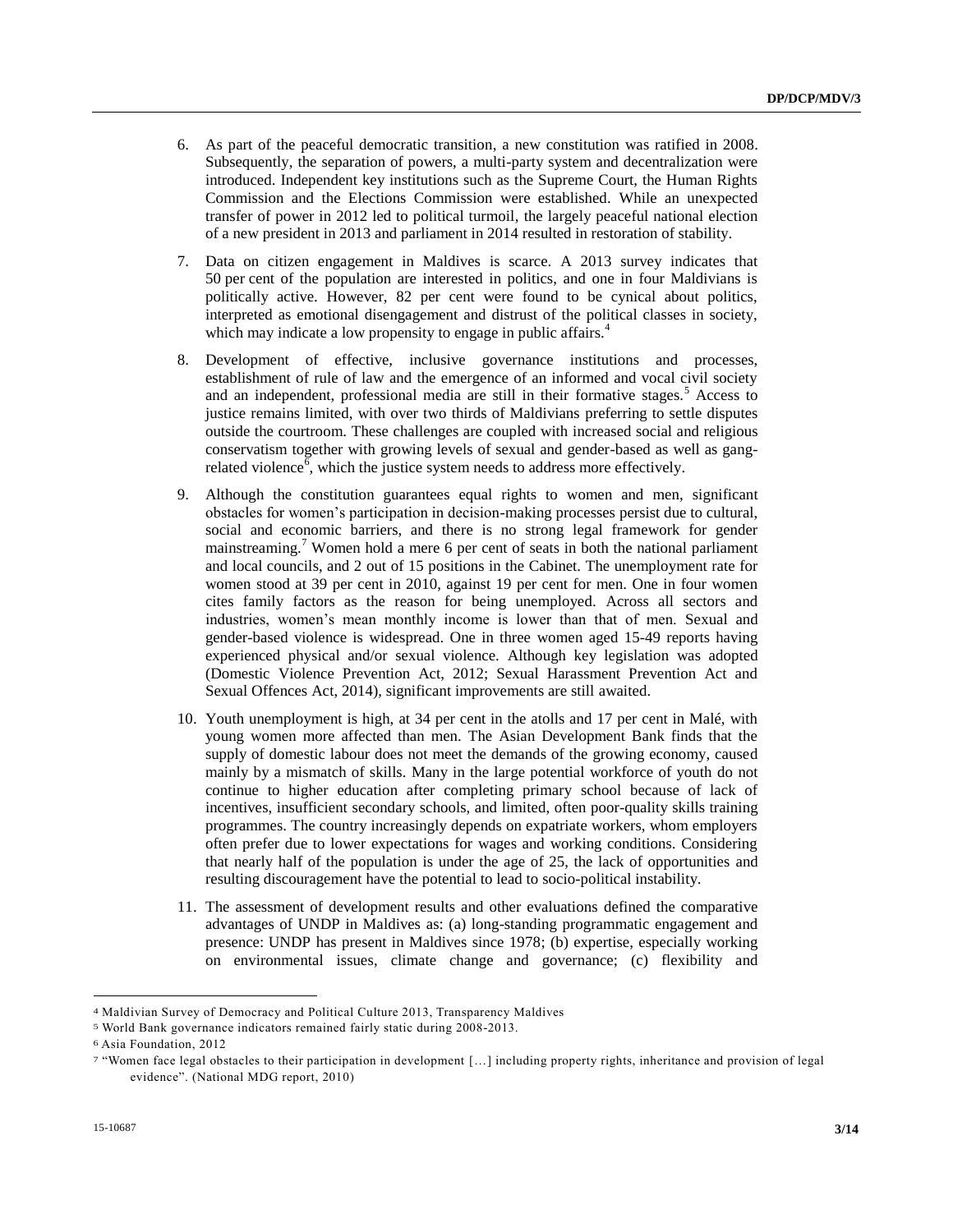responsiveness; and (d) being the key development partner on the ground, due to the limited number of resident development partners.

- 12. That assessment, and the 2014 evaluation of the United Nations Development Assistance Framework, 2011-2015, reaffirm that gender equality and youth continue to require effective support in Maldives, and capacity needs to be strengthened significantly for sustained progress. The evaluation further notes that United Nations support was spread sparsely across 15 outcomes, of which UNDP contributed to 11. Other evaluations highlighted the need to strengthen the capacity of both government and UNDP in implementation, oversight, and support. Exit strategies were not systematically integrated into programme design.
- 13. In its largest programme area environmental sustainability and climate change UNDP has a strong track record in designing and implementing pilot initiatives at the atoll/island level, including in biodiversity conservation, water management, coastal adaptation, and climate data. The UNDP-supported atoll ecosystem-based conservation initiative is regarded as the first and most successful large environmental project in Maldives, receiving international recognition in 2011 as the UNESCO-declared Baa Atoll Biosphere Reserve. Evaluation findings note that pressing development issues such as water security and climate change adaptation need to be comprehensively addressed at the national policy level in a more catalytic and strategic manner.
- 14. A 2015 review of the UNDP integrated governance programme reaffirmed the relevance and importance of supporting increased legal awareness and strengthening decentralization frameworks and access to justice, especially for those on outlying atolls. It emphasized the added value of achieving synergies between promoting accountability of governance institutions and strengthening the capacity of civil society and media.
- 15. Based on its comparative advantages, and incorporating lessons learned, the new UNDP programme seeks to contribute to a Maldives that is effectively governed, with wide participation of citizens who enjoy equal opportunities to realize their aspirations, and which is environmentally sustainable and resilient to the effects of climate change. The underlying theory of change is that creating an enabling environment for citizens' engagement, especially for young people and women, while increasing their confidence in an independent, transparent and accessible legal system, and promoting equitable and inclusive policies for increased employment opportunities, will lead to reduced societal tensions, improved citizen security and more human dignity for sustainable human development. Improved government capacities for climate- and disaster-sensitive, evidence-based national and local-level planning and policies, coupled with enhanced capacities for the sustainable management of natural resources and solid waste, as well as better energy efficiency at the atoll/island community level, will increase the resilience of people and fragile ecosystems to shocks.

### **II. Programme priorities and partnerships**

16. The Government led the formulation process of the United Nations Development Assistance Framework, 2016-2020, in consultation with a wide range of stakeholders including civil society and development partners, and ensured that the framework is thematically aligned with the national priorities articulated in government manifestos and the strategies of line ministries and state entities. The UNDP country programme, as an integral part of the framework, is nationally owned, and is aligned with the sustainable development goals framework, the Small Island Developing States Accelerated Modalities of Action Pathway, and the UNDP strategic plan, 2014-2017.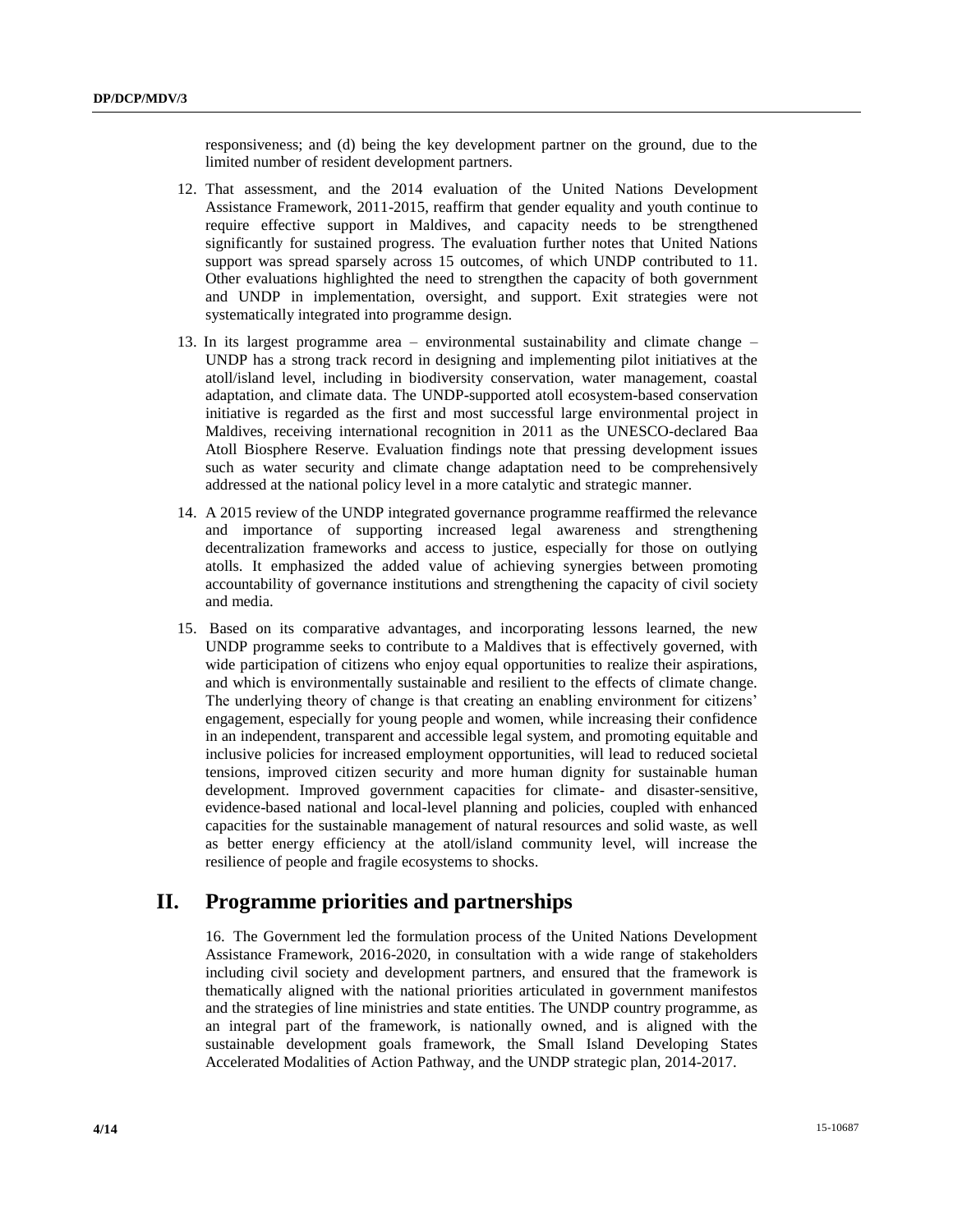17. Five key design principles underpin the country programme.

(a) UNDP will geographically target underserved island communities in Noonu, Raa, Baa, Lhaviyani, GaafuAlifu and GaafuDhaalu Atolls, as well as in Malé, where 39 per cent of the total population lives. The specific target will be women and youth, with priority for those facing multiple levels of vulnerability such as spatial setting, income and identity according to the analysis in the national human development report, 2014.

(b) UNDP will systematically build opportunities for participation of beneficiaries in the different stages of the programme/project cycle.

(c) UNDP will provide development solutions at scale, informed by results of prototypes and pilots that demonstrate innovative solutions while minimizing risks and maximizing effectiveness. The strategy for scaling up will ensure national ownership of prototypes/pilots and systematic practice-to-policy links. UNDP will promote knowledge exchanges and replication/adaptation of successful practices across atolls.

(d) To ensure the sustainability of results, UNDP will develop solid exit strategies during project formulation and monitor them during implementation.

(e) To promote South-South and triangular cooperation, national partners and UNDP will explore opportunities to engage other small island developing States through the Association of Small Island States<sup>8</sup>, and identify areas where Maldives can exchange knowledge with other middle-income countries facing similar development challenges.

- 18. With this programme, UNDP aims to reposition itself as a thought leader in Maldives. UNDP will develop evidence-based knowledge products, including a national human development report, that propose strategic approaches to emerging development issues such as urbanization, youth unemployment, and ecosystem conservation. Knowledge products will be accompanied by proposals for prototyping/piloting interventions and policy implementation support. UNDP will contribute to two United Nations Development Assistance Framework outcomes, aiming to enhance the synergies between them. Increased participation in decision-making, especially of women and youth, and improved service delivery at the atoll level will extend to climate change and disaster resilience. Ownership of climate change adaptation and disaster risk mitigation solutions will be bolstered by establishing institutional mechanisms that allow for systematic community engagement in designing the solutions and monitoring their implementation.
- 19. **Outcome A. Citizen expectations for voice, sustainable development, the rule of law, and accountability are met by stronger systems of democratic governance.** Limited participation of underserved atoll/island communities, women and youth remains an obstacle to the full realization of rights enshrined in the constitution and to the consolidation of democracy in Maldives. Given its past engagement in this area, UNDP is well placed to promote inclusiveness in policy and decision-making, and enhancing human rights protection and access to justice. UNDP will deepen engagement with key governance institutions at the national level and atoll/island level, civil society organizations, community-based groups and media. UNDP will work with the United Nations Children's Fund (UNICEF), UNFPA, the International Labour Organization, and UN-Women to achieve joint results in this area of contribution.

l

<sup>8</sup> A coalition of small-island, low-lying coastal countries that share similar development challenges, especially their vulnerability to the adverse climate change effects. Maldives is chair in 2015-2016.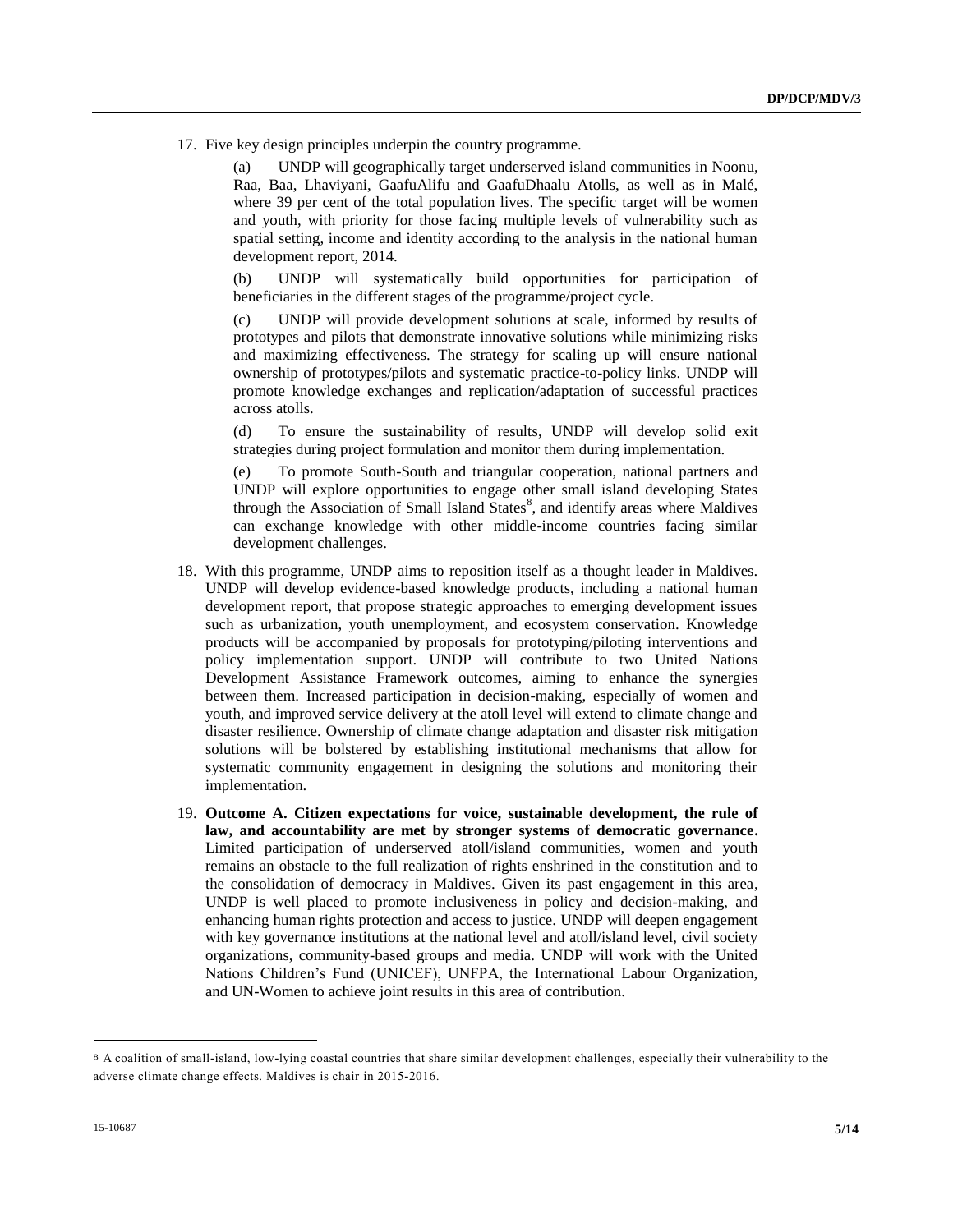- 20. UNDP will support women's empowerment through initiatives to develop leadership capacities and promote participation in public life and decision-making processes, including in the area of elections and at the community level. Since sexual and other violence against women and girls is inadequately addressed by the justice system<sup>9</sup>, UNDP will build on its partnership with the Attorney General's Office and civil society organizations to strengthen the legal framework by developing of a mechanism for legal aid services to prosecute violence against women.
- 21. UNDP will continue to support the strengthening of key institutions and promote systems for decentralization and local governance. To support the effective delivery of judicial services especially at the island/atoll level, UNDP will focus on improving capacity in legislative drafting and supporting the establishment of a bar association. UNDP will support the development of the legislative agenda of the Government and will utilize it strategically to monitor progress on reforms. Sustainability strategies will include legislative reforms to strengthen the mandates of institutions and their ability to function independently. Enabling environments and frameworks will be created for communities to engage in democratic debate on key issues and have their voices heard at the national policymaking level, which will improve social cohesion.
- 22. The lack of inclusive policies targeting underserved communities remains a key development challenge for Maldives. UNDP will support evidence-based national development planning and policymaking to enable inclusive growth by strengthening national statistical and planning capacities. Emphasis will be placed on localizing the sustainable development goals and providing policy advice on holistic approaches to sustainable human development. UNDP will support the formulation and implementation of the Maldives national development strategy, expected in 2016.
- 23. The empowerment of youth through increased economic opportunities could have a positive impact on reducing their high unemployment rate and propensity to engage in violent behaviours and substance abuse. UNDP will provide extensive support to developing innovative solutions such as the Maldives Youth Entrepreneurship Programme, based on partnerships with the Government and the private sector.
- 24. **Outcome B. Growth and development are inclusive, sustainable, increase resilience to climate change and disasters, and contribute to enhanced food, energy and water security and natural resource management.** Addressing climate change, disaster risk and environmental sustainability are critical areas for Maldives, as evidenced by the impact of 2004 tsunami, which damaged the economic and social infrastructure by an estimated 62 per cent of gross domestic product. Under this country programme, UNDP will deepen alliances with national partners to continue facilitating the transition to climate-resilient low-carbon development, and improve ecosystem management for environmental protection.
- 25. The high vulnerability of the population to climate change will be reduced by: (a) improving evidence-based, climate resilient planning, policy formulation and monitoring; (b) scaling up and applying innovative pilot solutions, including from other small-island developing States facing similar challenges; and (c) on-the-ground implementation in the areas of water, waste and coastal management, energy efficiency, climate and disaster risk management and response, and ecosystem-based interventions.
- 26. Building on the UNDP partnership with the Global Environment Facility (GEF), climate change adaptation and mitigation will be bolstered through interventions to strengthen the adaptive capacities of island/atoll communities. These will include promoting

 $\overline{\phantom{a}}$ 

<sup>9</sup> The yearly statistics book, 2012, of the Department of Judicial Administration shows no convictions on rape charges.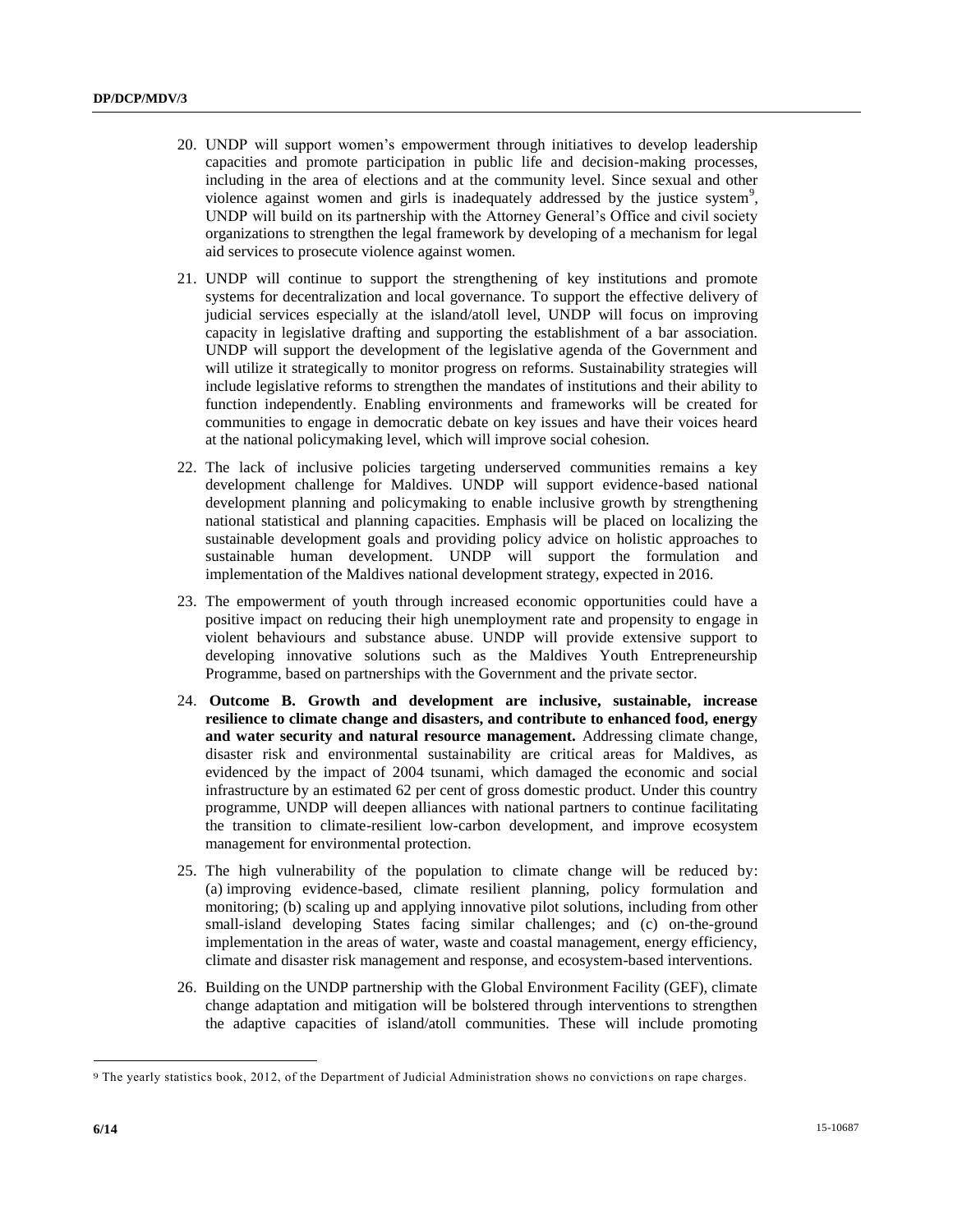integrated water resource and solid waste management, use of renewable energy and energy-efficient practices, and support to natural resource management to encourage ecosystem-based adaptation. It will be essential to increase the capacities of water, energy and waste utility providers and regulatory bodies as duty bearers, and to strengthen their institutional frameworks, including tariff structures.

- 27. To promote synergies among United Nations organizations in strengthening resilience to disasters, partnerships will be developed with UNICEF, UN-Women and the Food and Agriculture Organization (FAO). UNDP will develop a standardized damage and loss accounting system similar to the 'DesInventar' system led globally by UNDP, with disaggregated data collection and analysis to mitigate, prepare for and respond to disasters. UNDP will support the Government in establishing gender-responsive disaster risk reduction and adaptation plans, and help create dedicated institutional frameworks and multi-stakeholder coordination mechanisms. At both national and subnational levels, UNDP will promote the establishment of legislative provisions to put in place adequate capacity and resources for managing disaster and climate risks.
- 28. To enhance environmental sustainability, reduce development pressures and improve biodiversity and ecosystem management in national economic development, especially in the tourism sector, support will be provided to strengthen capacity at the policy and regulatory levels, and to improve the coordination, implementation and monitoring of existing policies and regulations. This builds upon partnerships with the line ministries on environment and tourism, and related private sector groups. UNDP will collaborate with UNICEF, FAO and UNOPS in these areas.

#### **III. Programme and risk management**

- 29. This country programme document outlines UNDP contributions to national results and serves as the primary unit of accountability to the Executive Board for results alignment and resources assigned to the programme at the country level. Accountabilities of managers at the country, regional and headquarters levels with respect to country programmes is prescribed in the [programme and operations policies and procedures](http://www.undp.org/content/undp/en/home/operations/accountability/programme_and_operationspoliciesandprocedures.html) and th[e internal controls framework.](https://info.undp.org/global/popp/rma/Pages/internal-control-framework.aspx)
- 30. The country programme will be nationally executed to ensure national ownership through a mix of implementation modalities. Considering the small size of the programme and the national capacities and frameworks for financial management, procurement, monitoring and reporting, the share of directly implemented UNDP projects and projects that are nationally implemented with UNDP support services may increase compared to the previous programme. To be more strategic and reduce transaction costs, UNDP will pursue a portfolio-based approach with fewer, larger projects. The recently approved 'delivering as one' standard operating procedures will be implemented jointly with other United Nations organizations.
- 31. Key risks for the programme in Maldives are related to national implementation capacities, the narrow donor base affecting financial sustainability, the possibility of renewed political instability, and the possible occurrence of environmental disasters. UNDP will track and manage these risks proactively.
- 32. To inform its risk mitigation strategies, UNDP will conduct capacity assessments of its proposed national implementing partners and participate in United Nations microassessments of partners, in line with the Harmonized Approach to Cash Transfers. To strengthen programme management for results, UNDP will develop portfolio-specific theories of change with baselines and annual milestones, and will link staff performance plans and evaluations to the achievement of these.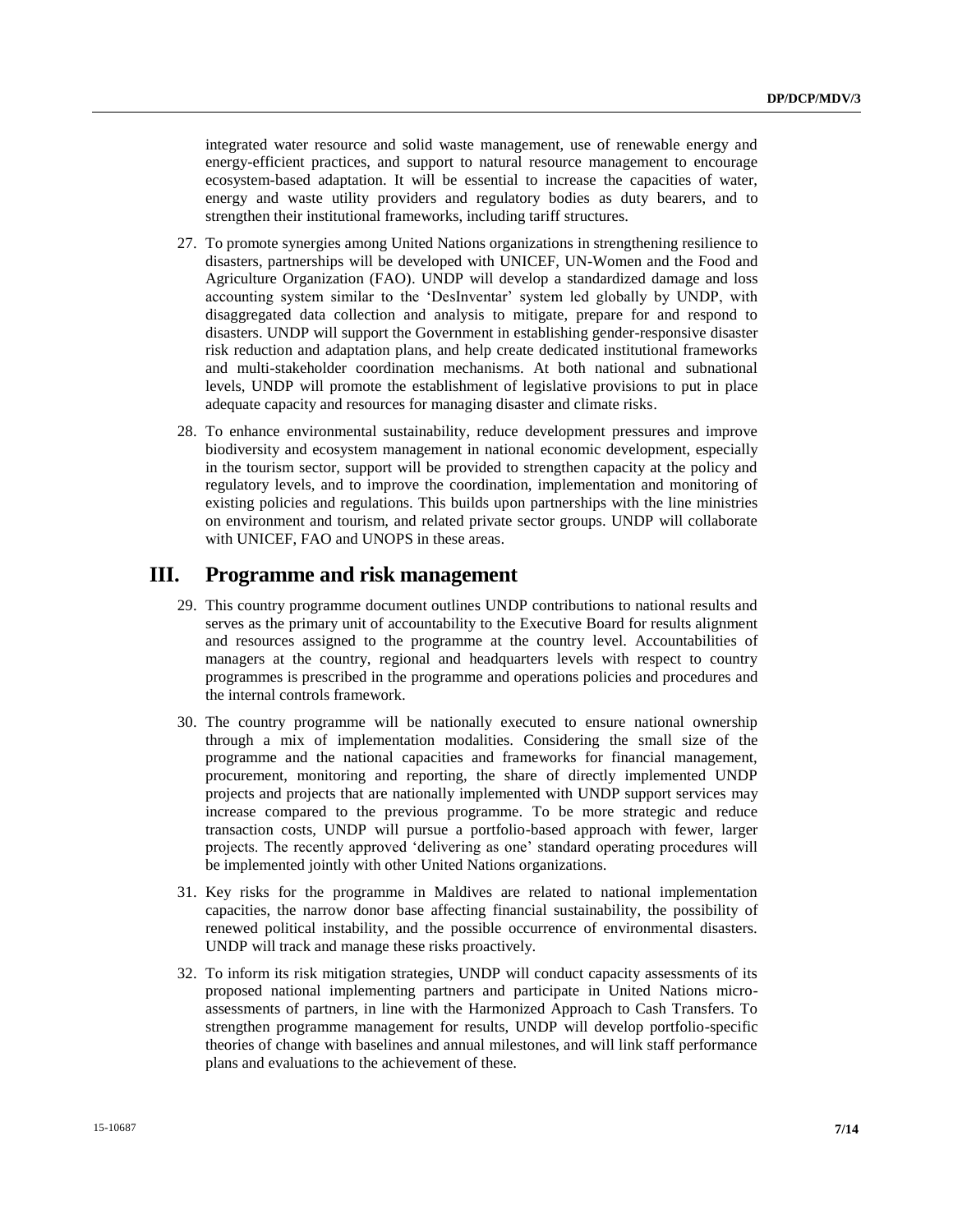- 33. Strong partnerships, backed by resource mobilization, will be essential for UNDP to develop tailored, scalable development solutions and contribute to results. While the number of development partners in Maldives has decreased sharply, mainly due to its middle-income status, the Government has resources to finance its development priorities. The UNDP strategy will be to strengthen its partnership with the Government while deepening relations and enhancing cooperation synergies with development partners active in Maldives, including United Nations organizations, the World Bank, and the Asian Development Bank. UNDP will expand its cooperation with civil society, academia and the private sector, especially in regard to youth and the tourism sector.
- 34. Maldives remains a priority country for environment and climate-related vertical funds. Tapping into rounds 6 and 7 of the GEF, and mobilizing resources from new sources such as the Green Climate Fund for implementation at scale of the concepts that UNDP has successfully demonstrated, will be critical for this programme cycle. Opportunities for government cost-sharing will be explored.
- 35. Given the fluid nature of the political environment, renewed political instability risks slowing down programme implementation. Mitigation strategies include facilitating dialogue between the Government, other state actors and civil society, and maintaining strong programme partnerships with independent institutions. Flexible, scenario-based programme planning will help to avoid a potential slowdown in implementation.
- 36. An environmental disaster could cause a shift in UNDP programme priorities. In addition to its programmatic support to disaster preparedness and management, UNDP could help the government access additional external assistance as early as possible so that the country could recover expeditiously from shocks.

### **IV. Monitoring and evaluation**

- 37. UNDP will use relevant indicators of its strategic plan and outcome indicators of the United Nations Development Assistance Framework to monitor programme progress. Where possible, country-level disaggregated data will be obtained from national instruments such as the Census and Household Income and Expenditure Survey. UNDP will support national counterparts in identifying gaps in data, and will support the transition from Millennium Development Goals to sustainable development goals monitoring. Programme outcome evaluations will be timed to yield maximum information on relevance and effectiveness. Innovative solutions piloted will be systematically evaluated to generate evidence of their viability before being scaled up.
- 38. At the output level, UNDP will emphasize the establishment of robust, results-based monitoring and evaluation systems in projects. Reliable data will be obtained against the output-level indicators. A programme portfolio approach will be applied for monitoring to gain efficiencies and strengthen synergies across the projects. UNDP will ensure involvement of the government, development partners, civil society organizations and other stakeholders in programme oversight, mutual accountability and risk management through project boards as key forums for decision-making, joint monitoring visits, and evaluations.
- 39. UNDP will intensify its efforts to communicate results more effectively and enhance its visibility and relevance in Maldives by developing and implementing a comprehensive communication strategy.
- 40. Audit recommendations will guide UNDP to increase its operational effectiveness and efficiency in achieving development results.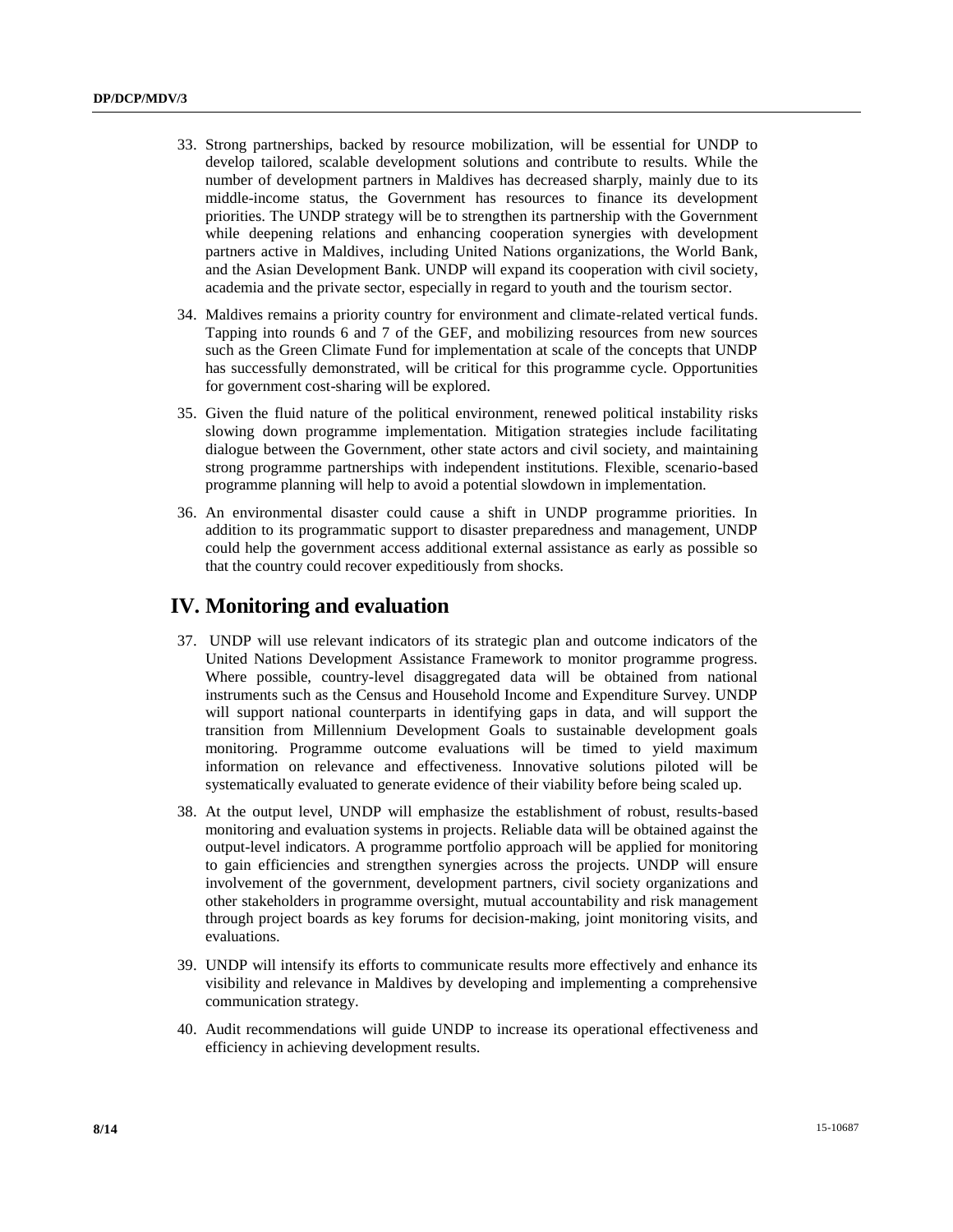#### **Annex. Results and resources framework for Maldives (2016-2020)**

#### **National priority or goal: Democratic governance**

**United Nations Development Assistance Framework (UNDAF) or equivalent outcome involving UNDP No 3**. *By 2020 citizen expectations for voice, sustainable development, the rule of law and accountability are met by stronger systems of democratic governance.*

| Related strategic plan outcome 2. Citizen expectations for voice, development, the rule of law and accountability are met by stronger systems of democratic governance.                                                                                                                                                                                   |                                                                                                                                                                                                                                                                                                                                                                                  |                                                                                                                                                                                                                                                                                                                                                                                                                                                                                                                                                                                                                                                                                                                                                                                                                                                                                                                                                                                                                                                                                                                                                                                                                                                                                                                                                                                                                                                                                                                                                                                                                                               |                                                                                                                                                                                                                                                                                                                                                                                                                                                                                                                                                                                                                                                                                                                                           |                                                                              |  |
|-----------------------------------------------------------------------------------------------------------------------------------------------------------------------------------------------------------------------------------------------------------------------------------------------------------------------------------------------------------|----------------------------------------------------------------------------------------------------------------------------------------------------------------------------------------------------------------------------------------------------------------------------------------------------------------------------------------------------------------------------------|-----------------------------------------------------------------------------------------------------------------------------------------------------------------------------------------------------------------------------------------------------------------------------------------------------------------------------------------------------------------------------------------------------------------------------------------------------------------------------------------------------------------------------------------------------------------------------------------------------------------------------------------------------------------------------------------------------------------------------------------------------------------------------------------------------------------------------------------------------------------------------------------------------------------------------------------------------------------------------------------------------------------------------------------------------------------------------------------------------------------------------------------------------------------------------------------------------------------------------------------------------------------------------------------------------------------------------------------------------------------------------------------------------------------------------------------------------------------------------------------------------------------------------------------------------------------------------------------------------------------------------------------------|-------------------------------------------------------------------------------------------------------------------------------------------------------------------------------------------------------------------------------------------------------------------------------------------------------------------------------------------------------------------------------------------------------------------------------------------------------------------------------------------------------------------------------------------------------------------------------------------------------------------------------------------------------------------------------------------------------------------------------------------|------------------------------------------------------------------------------|--|
| <b>UNDAF</b> outcome<br>indicator(s), baselines,<br>target(s)                                                                                                                                                                                                                                                                                             | Data source and frequency of<br>data collection, and<br>responsibilities                                                                                                                                                                                                                                                                                                         | Indicative country programme outputs<br>(including indicators, baselines and targets)                                                                                                                                                                                                                                                                                                                                                                                                                                                                                                                                                                                                                                                                                                                                                                                                                                                                                                                                                                                                                                                                                                                                                                                                                                                                                                                                                                                                                                                                                                                                                         | Major partners /<br>partnerships<br><b>Frameworks</b>                                                                                                                                                                                                                                                                                                                                                                                                                                                                                                                                                                                                                                                                                     | <b>Indicative</b><br>resources by<br>outcome (in<br>thousands of<br>dollars) |  |
| 1. Percentage of women in<br>national parliaments<br>Baseline: 6 % (2014)<br>Target: 10 % (2020)<br>2. Percentage of councils<br>with five year development<br>plans<br>Baseline: 16% (2014)<br>Target: 20% (2020)<br>3. Access to justice services,<br>disaggregated by type of<br>service (children/adult)<br>Baseline: 0 (2014)<br>Target: 0.25 (2019) | Source:<br>Election<br>Commission<br>website<br>Frequency:<br>Every 5 years<br>Responsibilities: Election<br>Commission of<br>Maldives'<br>Source:<br>Local government<br>authority records<br>Every 5 years<br>Frequency:<br>Responsibilities: Local government<br>authority<br>Source:<br>Public perception<br>survey<br>Frequency:<br>Every 5 years<br>Responsibilities: UNDP | 1.1 Parliaments, constitution-making bodies and electoral<br>institutions enabled to perform core functions for<br>improved accountability, participation and representation,<br>including for peaceful transitions<br>1.1.1 Number of women supported by UNDP who<br>participate as candidates in local and national elections<br>Baseline: 5 (2015)<br>Target: 20 (2018 and 2019)<br>Data source: Election Commission of Maldives website,<br>Frequency: Annually<br>1.2 Capacities of human rights institutions strengthened.<br>1.2.1 Extent to which human rights institutions support<br>fulfilment of nationally and internationally ratified human<br>rights obligations.<br>Baseline: 1 (not adequately) (2015)<br>Target: 3 (partially) (2020)<br>Data source: The International Coordinating Committee<br>for National Human Rights Institutions<br>Frequency: Annually<br>1.3 Frameworks and dialogue processes effectively and<br>transparently engage civil society in national development.<br>1.3.1 Degree of effectiveness of mechanisms/platforms to<br>engage women's groups.<br>Baseline: Low (2015)<br>Target: Medium (2020)<br>Data source: Annual report, Ministry of Home Affairs, and<br>Transparency Maldives website<br>Frequency: Annually<br>1.3.2 Degree of effectiveness of mechanisms/platforms to<br>engage youth groups.<br>Baseline: Low (2015)<br>Target: Medium (2020)<br>Data source: Annual report, Ministry of Home Affairs, and<br>Transparency Maldives website<br>Frequency: Annually<br>1.4 Legal reform enabled to fight discrimination and<br>address emerging issues such as environmental and | Office of the President.<br>Attorney General's<br>Office/ Ministry of Law<br>and Gender. (MLG)<br>Prosecutor General's<br>Office<br>Ministry of Home<br><b>Affairs</b><br>Ministry of Finance and<br>Treasury (MFT)<br>Ministry of Youth and<br><b>Sports</b><br>Ministry of Economic<br>Development<br>Ministry of Fisheries<br>and<br>Agriculture (MFA)<br>Ministry of Environment<br>and Energy<br>National Bureau of<br><b>Statistics</b><br>Supreme Court<br><b>Family Court</b><br>Maldives Police Service<br>Human Rights<br>Commission<br><b>Elections Commission</b><br>Parliament<br><b>Local Government</b><br>Authority/local<br>councils/women's<br>development<br>committees.<br>Civil society<br>organizations<br>Academia | Regular:<br>1,150<br>Other:<br>6,050                                         |  |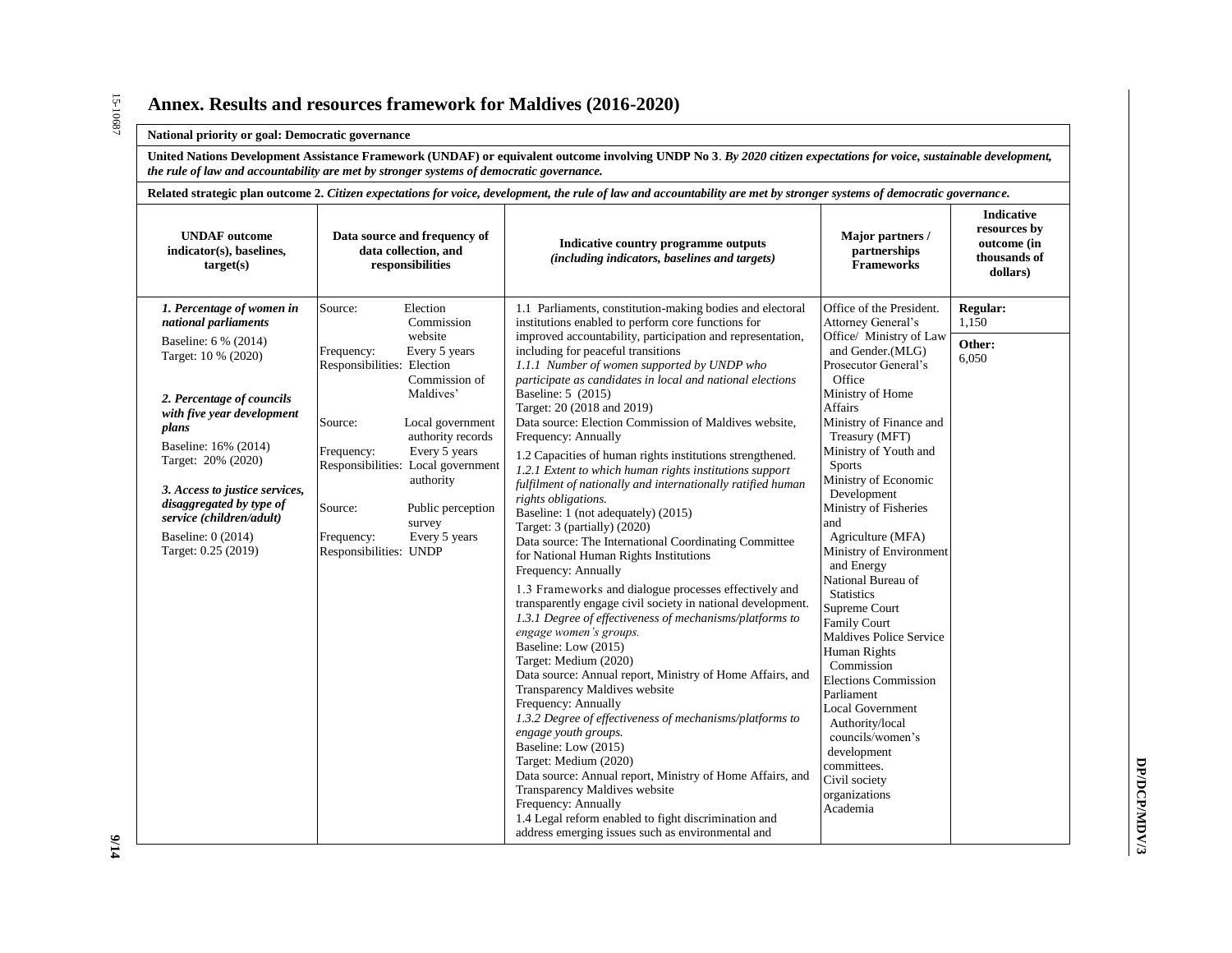DP/DCP/MDV/3 **DP/DCP/MDV/3**

| electoral justice.                                                                                                 |  |
|--------------------------------------------------------------------------------------------------------------------|--|
| 1.4.1 Number of proposals adopted for legal reform to                                                              |  |
| fight discrimination<br>Baseline: Planned (2015)                                                                   |  |
| Target: Adopted (2020)                                                                                             |  |
| Data source: Annual report and website of Attorney                                                                 |  |
| General's Office.                                                                                                  |  |
| Frequency: Annually                                                                                                |  |
| 1.4.2 Establishment of a national coordination process                                                             |  |
| Baseline: No                                                                                                       |  |
| Target: Yes                                                                                                        |  |
| Data source: Minutes of meeting held to establish the                                                              |  |
| national coordination process                                                                                      |  |
| Frequency: Annually                                                                                                |  |
| 1.4.3 Percentage of Councils that have shown improved                                                              |  |
| capacity for planning and monitoring at the local level                                                            |  |
| Baseline: 38%                                                                                                      |  |
| Target: 45%<br>Data source: Annual plans, Local Government Authority,                                              |  |
| annual reports                                                                                                     |  |
| Frequency: Annually                                                                                                |  |
|                                                                                                                    |  |
| 1.7 Measures in place and implemented across sectors to<br>prevent and respond to sexual and gender-based violence |  |
| 1.7.1. No. of people with access to legal aid through                                                              |  |
| UNDP- supported initiatives, disaggregated by sex                                                                  |  |
| Baseline: 0 (2015)                                                                                                 |  |
| Target: 50: 25 men, 25 women (2020)                                                                                |  |
| Data source: Attorney General's Office website,                                                                    |  |
| Department of Judicial Administration annual report and                                                            |  |
| website                                                                                                            |  |
| Frequency: Annually                                                                                                |  |
| 1.7.2 Existence of new and strengthened legal aid and                                                              |  |
| justice services to prevent and address sexual and gender-                                                         |  |
| based violence                                                                                                     |  |
| Baseline: No (2015)                                                                                                |  |
| Target: Yes (2020)                                                                                                 |  |
| Data source: Attorney General's Office annual report and<br>website, Department of Judicial Administration annual  |  |
| report and website                                                                                                 |  |
| Frequency: Annually                                                                                                |  |
|                                                                                                                    |  |
| 1.8 Extent to which operational institutions have the<br>capacity to support fulfilment of the concluding          |  |
| observations from the Committee on the Elimination of All                                                          |  |
| Forms of Discrimination against Women                                                                              |  |
| Baseline: Not adequately (2015); Target: Partially (2020)                                                          |  |
| Data source: Records from Ministry of Law and Gender,                                                              |  |
| civil society annual reports                                                                                       |  |
| Frequency: Annually                                                                                                |  |
| 1.9 National and subnational systems and institutions                                                              |  |
| enabled to achieve structural transformation of productive                                                         |  |
| capacities that are sustainable and employment- and                                                                |  |
| livelihoods-intensive                                                                                              |  |

**10 /14**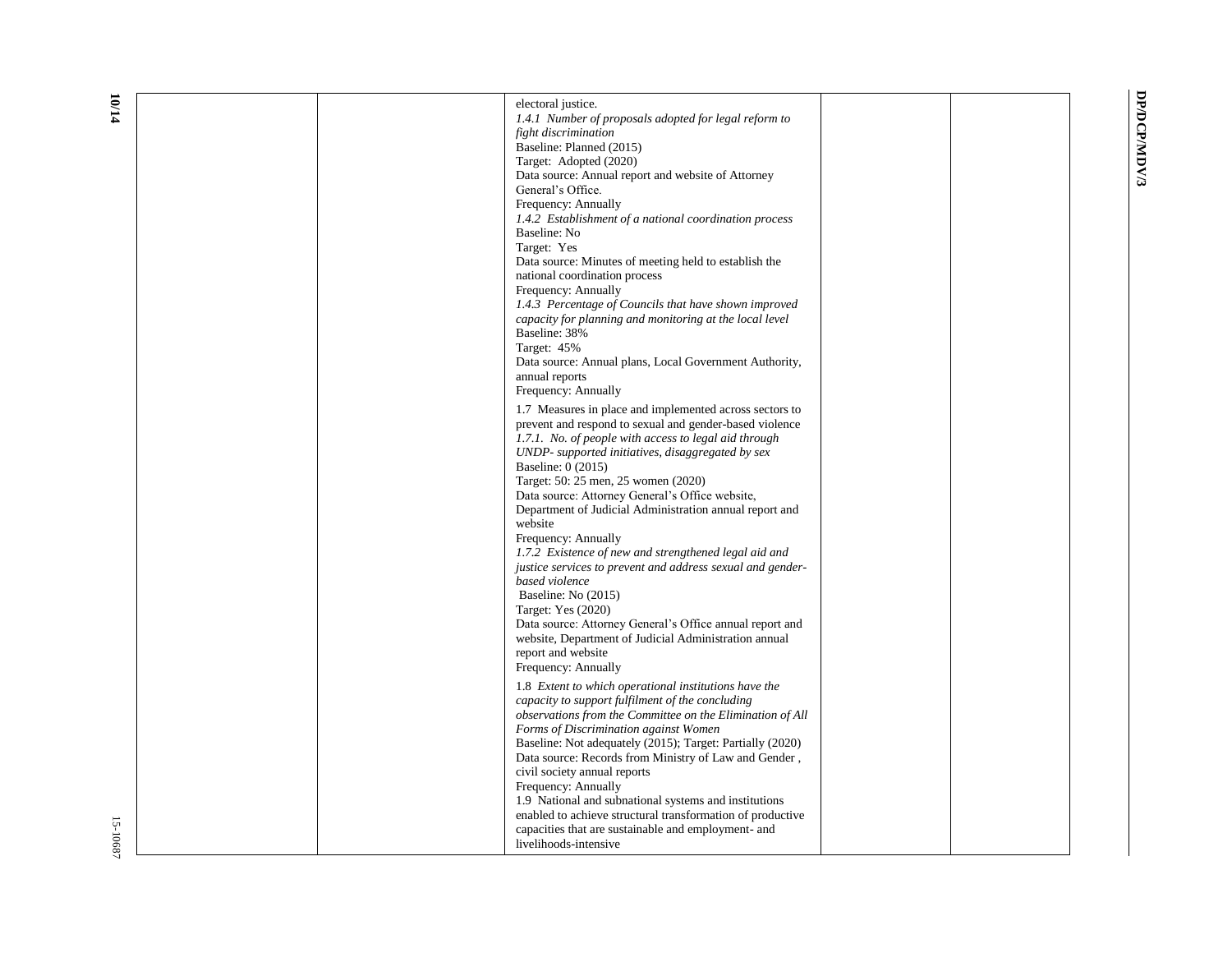| National priority or goal: Environment and Climate Change                                                                                                                                                                                                                                 |                                                                                 |                                                                                                                                                                                                                                                                                                                                                                                                                                                                                                                                                                                        | 1.9.1 Extent to which policies, systems and/or institutional<br>measures are in place at national and subnational levels<br>to generate and strengthen employment and livelihoods.<br>Baseline: Not adequately (2015)<br>Target: Partially (2020)<br>Data source: Ministry of Economic Development reports<br>and<br>Attorney General's Office reports<br>Frequency: Annually                                                                                                                                                                                                                                                                                                                                                                                                                                                                                                                                                                                                                                                                                                                                                                                                                                                                                                                                                                                                                                                                                                                                                                                                                                                                                                                                          |                                                                                                                                                                                                                                                                                                                                                                                      |                        |
|-------------------------------------------------------------------------------------------------------------------------------------------------------------------------------------------------------------------------------------------------------------------------------------------|---------------------------------------------------------------------------------|----------------------------------------------------------------------------------------------------------------------------------------------------------------------------------------------------------------------------------------------------------------------------------------------------------------------------------------------------------------------------------------------------------------------------------------------------------------------------------------------------------------------------------------------------------------------------------------|------------------------------------------------------------------------------------------------------------------------------------------------------------------------------------------------------------------------------------------------------------------------------------------------------------------------------------------------------------------------------------------------------------------------------------------------------------------------------------------------------------------------------------------------------------------------------------------------------------------------------------------------------------------------------------------------------------------------------------------------------------------------------------------------------------------------------------------------------------------------------------------------------------------------------------------------------------------------------------------------------------------------------------------------------------------------------------------------------------------------------------------------------------------------------------------------------------------------------------------------------------------------------------------------------------------------------------------------------------------------------------------------------------------------------------------------------------------------------------------------------------------------------------------------------------------------------------------------------------------------------------------------------------------------------------------------------------------------|--------------------------------------------------------------------------------------------------------------------------------------------------------------------------------------------------------------------------------------------------------------------------------------------------------------------------------------------------------------------------------------|------------------------|
| contribute to enhanced food, energy and water security and natural resource management.                                                                                                                                                                                                   |                                                                                 |                                                                                                                                                                                                                                                                                                                                                                                                                                                                                                                                                                                        | UNDAF (or equivalent) outcome involving UNDP No 4. By 2020, growth and development are inclusive, sustainable, increase resilience to climate change and disasters, and                                                                                                                                                                                                                                                                                                                                                                                                                                                                                                                                                                                                                                                                                                                                                                                                                                                                                                                                                                                                                                                                                                                                                                                                                                                                                                                                                                                                                                                                                                                                                |                                                                                                                                                                                                                                                                                                                                                                                      |                        |
|                                                                                                                                                                                                                                                                                           |                                                                                 |                                                                                                                                                                                                                                                                                                                                                                                                                                                                                                                                                                                        | Related strategic plan outcome 5. Countries are able to reduce the likelihood of conflict and lower the risk of natural disasters, including from climate change.                                                                                                                                                                                                                                                                                                                                                                                                                                                                                                                                                                                                                                                                                                                                                                                                                                                                                                                                                                                                                                                                                                                                                                                                                                                                                                                                                                                                                                                                                                                                                      |                                                                                                                                                                                                                                                                                                                                                                                      |                        |
| 1. Number of atolls where<br>natural resource<br>management is practiced<br>Baseline:1<br>Target: 3 (2020)<br>2. Extent to which national<br>and subnational disaster<br>and climate risk<br>management setups are<br>functioning<br>Baseline: Not adequately<br>Target: Partially (2020) | Source:<br>Frequency:<br>Responsibilities: Ministry of<br>Source:<br>Frequency: | <b>Environment</b> status<br>reports<br>Gazetted resource<br>management<br>policies<br>Annually<br>Environment and<br>Energy, Ministry of<br>Fisheries and<br>Agriculture,<br>Ministry of<br>Tourism, Arts and<br>Culture<br>Gazetted legal<br>instruments,<br>Progress report of<br>NDMC on status of<br>subnational disaster<br>management<br>committees<br>Status of sectoral<br>disaster<br>management plans<br>and community<br>disaster<br>management plans<br>Annually<br>Responsibilities: National Disaster<br>Management<br>Centre, Ministry of<br>Environment and<br>Energy | 2.1 Effective institutional, legislative and policy<br>frameworks in place to enhance the implementation of<br>disaster and climate risk management measures at national<br>and sub-national levels<br>2.1.1 Extent to which disaster risk reduction and/or<br>integrated disaster risk reduction and adaptation plans,<br>and dedicated institutional frameworks and multi-<br>stakeholder coordination mechanisms, are in place<br>Baseline: 1 (2015)<br>Target: 2 (2018)<br>Data source: Project progress reports, NDMC and<br>officially-approved plans/mechanisms, MEE, NDMC.<br>Frequency: Annually<br>2.1.2 Existence and effectiveness of legislative and/or<br>regulatory provisions at national and subnational levels<br>for managing disaster and climate risks.<br>Baseline: Not adequately<br>Target: Moderately (2018)<br>Data source: Official information on enactment of disaster<br>management bill, project progress reports, assessment<br>reports<br>Frequency: Annual progress reports and assessment<br>reports whenever released.<br>2.2 Mechanisms in place to assess natural and man-made<br>risks at national and subnational levels<br>2.2.1 Existence and effectiveness of standardized damage<br>and loss accounting systems with sex and age<br>disaggregated data collection and analysis, including<br>gender analysis<br>Baseline: Does not exist (2015)<br>Target: Partially (2020)<br>Data source: Project progress reports, NDMC.<br>Frequency: Annually<br>2.2.2 Number of plans and programmes that are informed<br>by multi-hazard national and subnational disaster and<br>climate risk assessments, taking into account differentiated<br>impacts (e.g., on women and men). | Ministry of Environment<br>and Energy (MEE).<br>Ministry of Fisheries<br>and Agriculture.<br><b>National Disaster</b><br><b>Management Centre</b><br>(NDMC).<br>National Bureau of<br>Statistics, Ministry of<br>Finance and Treasury<br><b>Local Government</b><br>Authority.<br>Laamu Atoll Council.<br>Island Councils of<br>Laamu Atoll.<br><b>Utility Service</b><br>Providers. | <b>Regular:</b><br>600 |

15-10687 15-10687

> DP/DCP/MDV/3 **DP/DCP/MDV/3**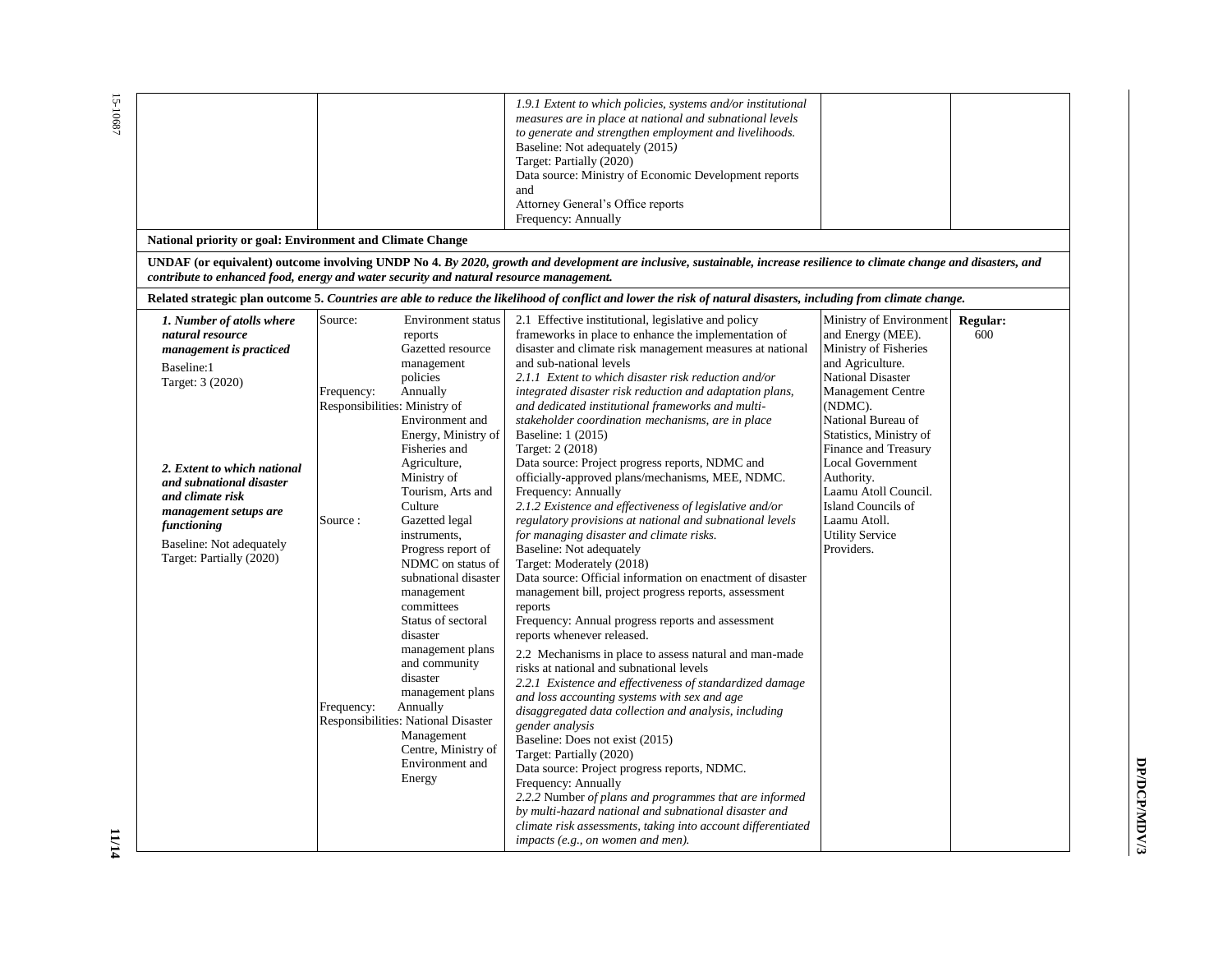DP/DCP/MDV/3 **DP/DCP/MDV/3**

| Baseline: 4 (2015)<br>Target: 10 (2020)                                                                            |  |
|--------------------------------------------------------------------------------------------------------------------|--|
| Data source: Project progress reports                                                                              |  |
| Frequency: Annually                                                                                                |  |
| 2.3 Gender-responsive disaster and climate risk                                                                    |  |
| management is integrated into development planning and                                                             |  |
| budgetary frameworks of key sectors (e.g., water,                                                                  |  |
| agriculture, health and education).                                                                                |  |
| 2.3.1 Number of national/subnational development and                                                               |  |
| key sectoral plans being implemented that explicitly<br>address disaster and/or climate risk management,           |  |
| disaggregated by those that are gender responsive                                                                  |  |
| Baseline: 1 (2015)                                                                                                 |  |
| Target: 4 (2020)                                                                                                   |  |
| Data source: Project progress reports, NDMC, MEE, MFA                                                              |  |
| Frequency: Annually                                                                                                |  |
| 2.4 Scaled up action on climate change adaptation and                                                              |  |
| mitigation across sectors funded and implemented.                                                                  |  |
| 2.4.1 Extent to which climate finance is being accessed by                                                         |  |
| government and non-government institutions.                                                                        |  |
| Baseline: Partially (2015)                                                                                         |  |
| Target: Largely (2020)                                                                                             |  |
| Data source: Projects signed by Government with climate                                                            |  |
| finance, annual reports published by governments on<br>activities implemented                                      |  |
| Frequency: Based on release of reports and project                                                                 |  |
| documents                                                                                                          |  |
| 2.4.2 Extent to which there is a strengthened system in                                                            |  |
| place to access, deliver, monitor, report on and verify                                                            |  |
| climate finance.                                                                                                   |  |
| Baseline: Not adequately (2015)                                                                                    |  |
| Target: Partially (2018)                                                                                           |  |
| Data source: Projects signed by Government with climate<br>finance, annual reports published by governments on     |  |
| activities implemented                                                                                             |  |
| Frequency: Based on release of reports and project                                                                 |  |
| documents                                                                                                          |  |
| 2.4.3 Extent of improvement of implementation of                                                                   |  |
| comprehensive measures - plans, strategies, policies,                                                              |  |
| programmes and budgets – to achieve low-emission and                                                               |  |
| climate-resilient development objectives.                                                                          |  |
| Baseline: Very partially (2015)                                                                                    |  |
| Target: Partially (2020)                                                                                           |  |
| Data source: Project reports, official government plans and<br>strategies published, verifiable reports from other |  |
| United Nations and national institutions                                                                           |  |
| Frequency: Annually, and based on publication of                                                                   |  |
| government and other United Nations documents                                                                      |  |
| 2.5 Preparedness systems in place to effectively address                                                           |  |
| the consequences of and response to natural hazards (geo-                                                          |  |
| physical and climate related) and man-made crisis at all                                                           |  |
|                                                                                                                    |  |

**12 /14**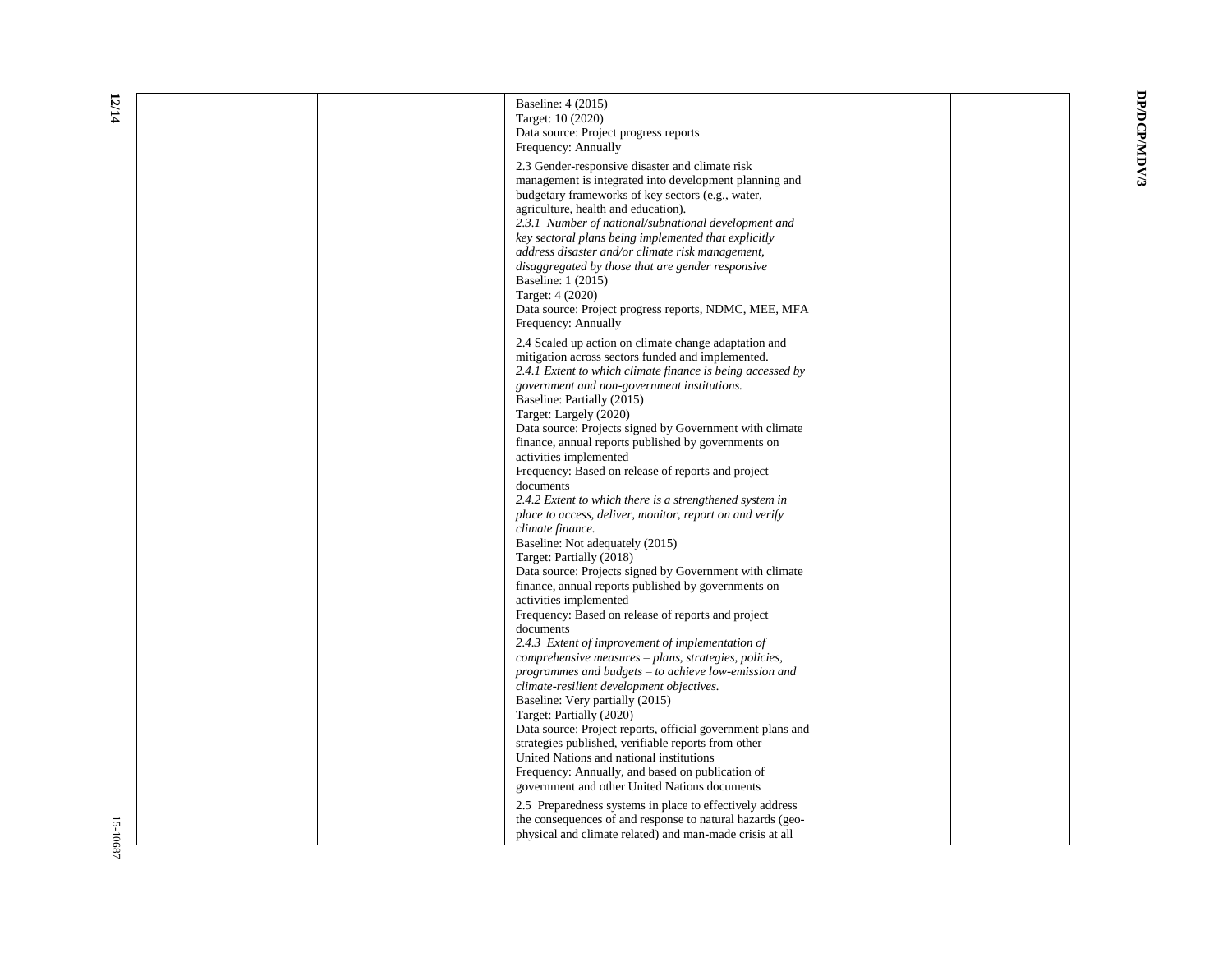| levels of government and community<br>2.5.1 Extent to which mechanisms exist at national and<br>sub-national levels to prepare for and recover from<br>disaster events with adequate financial and human<br>resources, capacities and operating procedures<br>Baseline: 7 (2015)<br>Target: 20 (2020)<br>Data source: Project progress reports, verifiable reports<br>from other United Nations organizations and national<br>institutions, response and recovery progress reports and<br>plans from NDMC, and key non-government actors<br>Frequency: Annual progress reports and reports from<br>United Nations and national organizations as they are<br>released.<br>2.6 Inclusive, sustainable solutions adopted to achieve<br>increased energy efficiency and universal modern energy<br>access (especially off-grid renewable energy sources).<br>2.6.1 Number of new development partnerships with<br>funding for improved energy efficiency and/or sustainable<br>energy solutions targeting underserved<br>communities/groups and women<br>Baseline: 0<br>Target: 5 (2018)<br>Data source: Agreements, memorandums of<br>understandings, project progress reports<br>Frequency: Annually |  |
|----------------------------------------------------------------------------------------------------------------------------------------------------------------------------------------------------------------------------------------------------------------------------------------------------------------------------------------------------------------------------------------------------------------------------------------------------------------------------------------------------------------------------------------------------------------------------------------------------------------------------------------------------------------------------------------------------------------------------------------------------------------------------------------------------------------------------------------------------------------------------------------------------------------------------------------------------------------------------------------------------------------------------------------------------------------------------------------------------------------------------------------------------------------------------------------------------|--|
| 2.7 Legal and regulatory frameworks, policies and<br>institutions enabled to ensure the conservation, sustainable<br>use, access and benefit-sharing of natural resources,<br>biodiversity and ecosystems, in line with international<br>conventions and national legislation.<br>2.7.1 Extent to which legal, policy and institutional<br>frameworks are in place for conservation, sustainable use,<br>access and benefit-sharing of natural resources,<br>biodiversity and ecosystems.<br>Baseline: Very partially (2015)<br>Target: Partially (2020)<br>Data source: Government-published/gazetted laws,<br>regulations and institutional setups; project progress<br>reports.<br>Frequency: Annually<br>2.7.2 Extent to which capacities to implement national<br>and local plans for integrated water resources<br>management have improved<br>Baseline: Not improved (2015)<br>Target: Partially improved (2020)<br>Data Source: Ministry of Environment annual reports,<br>project progress reports<br>Frequency: Annually<br>2.8 Solutions developed at national and subnational levels<br>for sustainable management of natural resources,                                               |  |

15-10687 15-10687

> DP/DCP/MDV/3 **DP/DCP/MDV/3**